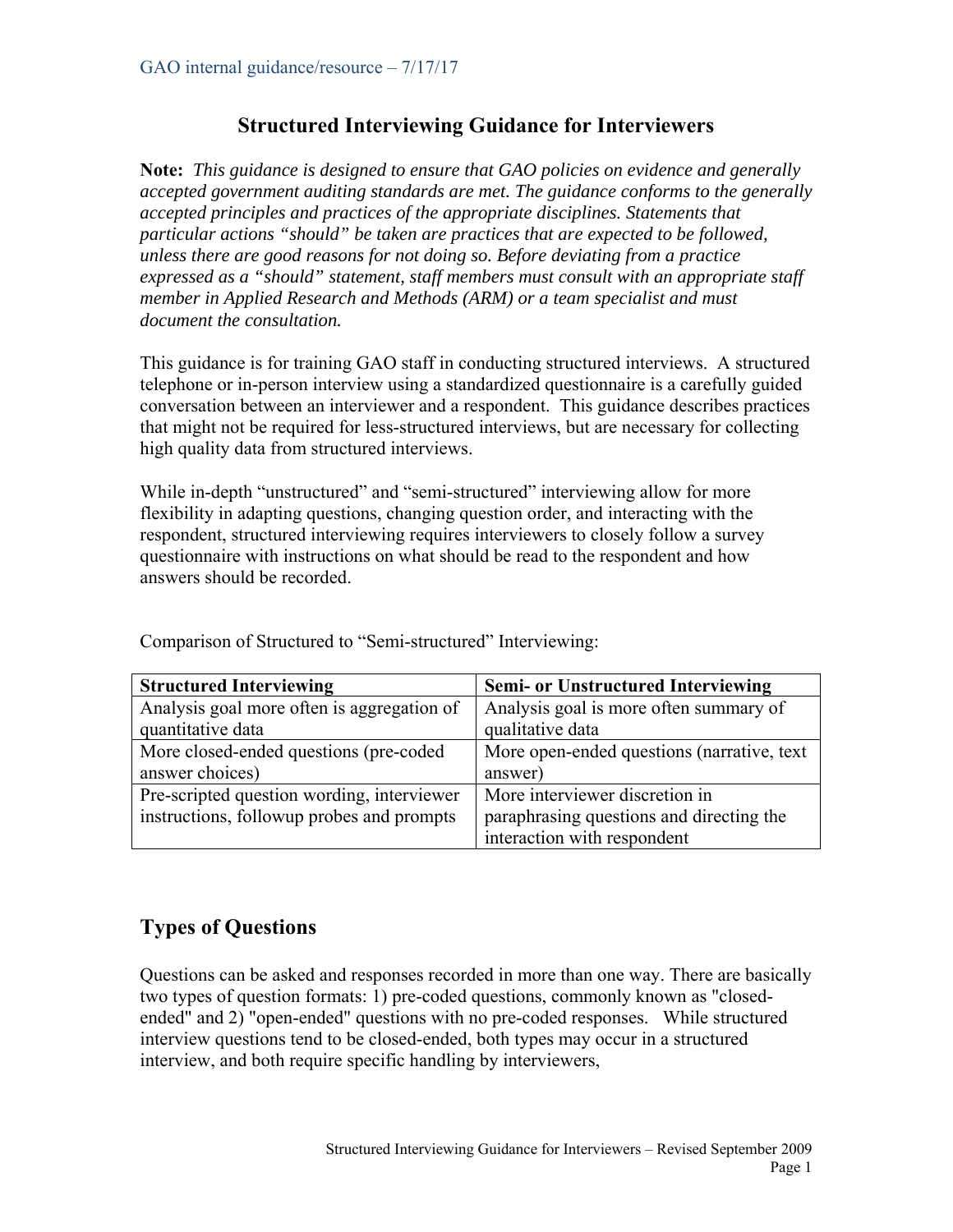### GAO internal guidance/resource – 7/17/17

The **closed-end question** – This is a question that has pre-identified response categories. The purpose of asking a closed-end question is to have a respondent select one of the existing response categories. Closed-end questions can be in the form of "yes/no," multiple choice answers, or "check all that apply" questions. A multiple choice question is where the respondent indicates one answer; a "check all that apply" question is where a respondent may indicate more than one response. Closed-end questions may also be in the form of rating scales. Typically, most answers in a closed-ended question are read aloud to respondents, who select from the choices read. However, in some questions some or all of the response options are not read aloud, and interviewers are ask to code what the respondent says into the closest category, or indicate that a respondent mentioned or did not mention each of a series of possible answers. Some researchers refer to such questions as "open-ended, with precodes."

The **open-end question** – An open-end question is one that does not have any precoded response categories. Therefore, an open-end question requires the interviewer to accurately record every word a respondent says. This type of question is used when answer categories cannot be anticipated, a prompted answer is not desired, an in-depth answer is specifically sought, or quotable anecdotes are wanted.

Many closed-end questions have what is called an "Other, please specify" response category. This category is similar to an open-end question and is to be used if the respondent gives an answer that does not fit into one of the question's precoded response categories. If this occurs, select the "other" category and, as with an open-end question, record the response verbatim.

For the information obtained from open-end questions to be helpful, it is crucial that a respondent's answer be recorded word for word. It may take a minute or two to record the respondent's answer verbatim. However, take the time; do not rush through this and record notes or abbreviations that no one will be able to understand. Simply say to the respondent something like, "Just a minute while I record your answer."

Sometimes respondents will give an ambiguous answer to a question. A section on probing to obtain meaningful answers to questions is below.

## **General Rules for Structured Interviewing**

1) While it is structured and must be followed precisely, the interviewer should be so familiar with the questionnaire that the questions seem and sound natural and easy.

2) Ask questions exactly as they are worded. This is perhaps the most important rule in structured interviewing. Never interpret or restate a question in your own words for a respondent because to do so could seriously affect the reliability of the question by destroying its comparability – questions need to be read in the same manner to all respondents. For items where you read the response categories as part of the question or you read the categories immediately after reading the question, read all categories to the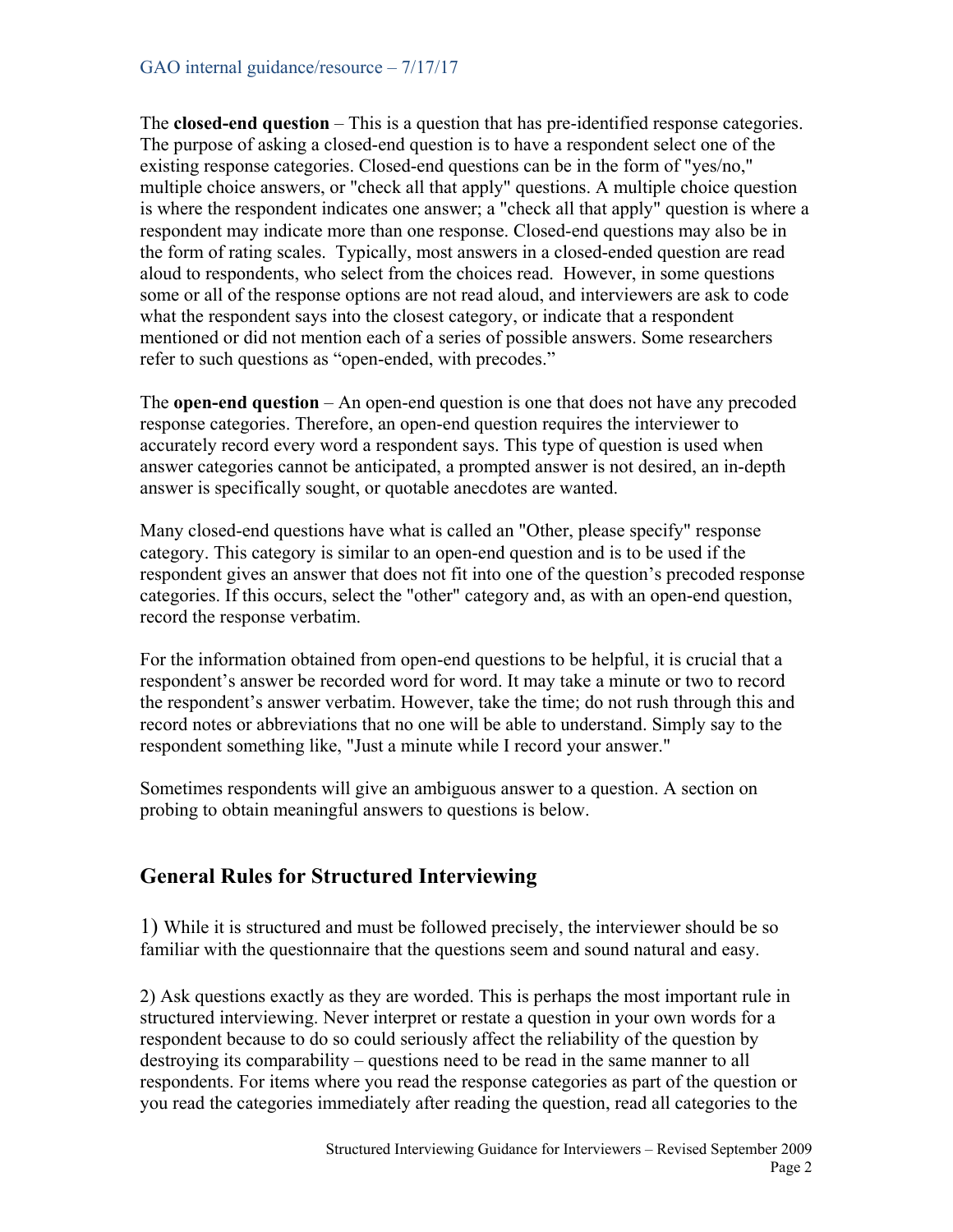respondent before accepting an answer. If you are not supposed to read the response categories, there should be instructions included with the question telling you not to do so.

Sometimes a respondent will not understand a question or its response categories. When this occurs, slowly repeat the question verbatim to the respondent – changing the words might change how the question is interpreted and alter the respondent's answer. Most people will understand after a second reading. In the event a respondent continues to ask for clarification, some of the techniques described in the "probing" section below may prompt an answer without unduly influencing it. As a method of last resort, you could prompt a respondent who is still unsure of the meaning of a question by saying "try to answer this question using your best idea of what it means to you."

3) Ask all questions that you are supposed to ask the respondent. If you reach a question you think the respondent has already answered in a previous question or in his/her comments during the course of the interview, ask the question anyway. You may preface the question with a phrase such as "You may have already told me this, but let me read this question anyway" or "Let me check on something you said earlier to make sure I have it right." Questions are to be skipped only if instructed to do so by skip instructions.

4) Listen carefully to the respondent's answers. For open-ended questions, only record what a respondent says; do not attempt to interpret their response for them. This is especially important for items where you will code open-ended responses into closedended categories later.

5) Never rush the respondent. However, if he/she begins to digress from a question to other topics the interview covers later, you might politely say something like "We'll be getting to that in another section, please tell me about that then." Politely try to always keep the respondent focused on the questions in the interview.

6) Record only one response for each question unless specifically instructed to "Check all that apply."

7) Do not lead the respondent to an answer or suggest an answer to him/her – do not bias a respondent's answer.

8) If a respondent does not know the meaning of a term, read definitions verbatim from a glossary or other listing of questionnaire terms. If a term is not defined in the questionnaire, do not attempt to define it yourself. Ask the respondent instead to answer the question as best they can, based on what the terms mean to them. You could also record what their understanding of the term was, to later discuss with ARM the basis the respondent had for answering the way they did, and reach a decision on whether or not to edit the answer.

9) Only ask questions that have been included in the questionnaire. If you are accustomed to semi-structured interviewing (when information to be obtained is identified, but the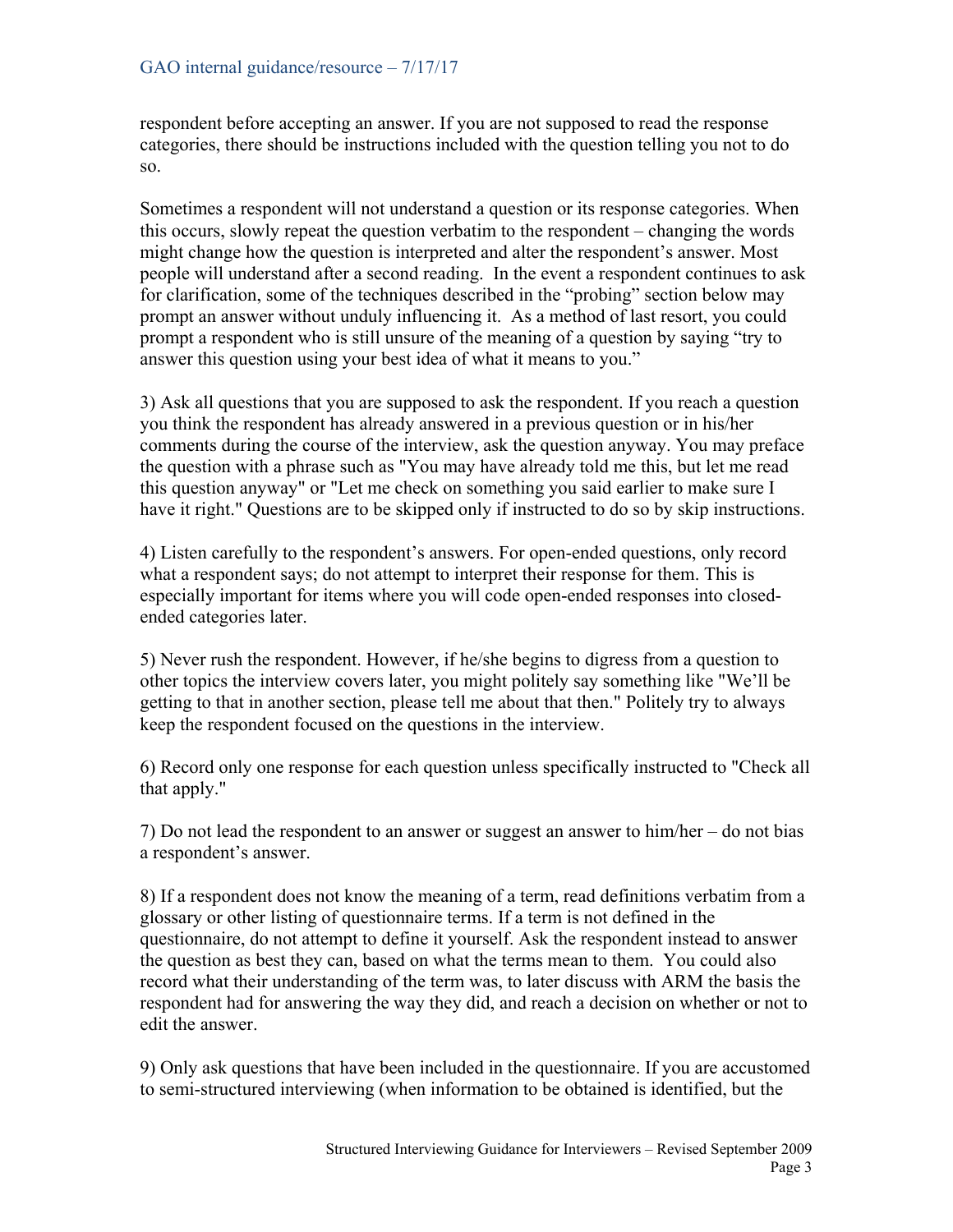particular phrasing and ordering of questions or data items can vary with every respondent) or unstructured interviewing (when no pre-specified set of questions is used nor are questions asked in a specific order and response categories have not be preidentified), it is natural, on occasion, to want to ask impromptu followup questions because of something a respondent says. However, in structured interviewing, it is essential that the questionnaire is administered consistently to all respondents – unplanned follow-up questions are not to be asked during the interview. Such questions are to be held until the interview is finished.

10) If a respondent has concerns about the use of the data or whether a confidentiality condition is in place, use whatever procedures have been put in place for that engagement. The default condition is that GAO won't publish identifiable information in its products, and such information would not be released unless compelled by law or required by the Congress.

11) When interviewing members of the general public, who have no obligation to cooperate with GAO requests, and who you may be contacting without much advance explanation, the first few seconds of a telephone interview are essential to ensure cooperation and avoid break-offs. It is helpful to practice briefly and decisively reading introductions and meeting likely initial objections to an interview.

12) Round-robin or "mock-up" interviewing between team members is a good way to practice interviewing skills.

# **Probing**

As an interviewer you must make sure that the answer you get to each question is accurate and appropriate. To do this, you may need to help the respondent by probing effectively. Often respondents will give you a vague answer when you need a more precise or specific response. Or, they might give you one reason or response for doing something when there are more. Or, a respondent might answer "I don't know" when, if they thought about the question, they could give an answer. In these cases you should probe for a more precise or complete answer or probe to help the respondent decide on an answer when he/she is uncertain and wants to respond "Don't know." Always probe when you get what you believe is an imprecise or incomplete answer – never accept a "Don't know" unless you probe first to make sure the respondent can't give you an answer.

In some questionnaires, specific probes may be written out for you in anticipation of likely respondent problems that were discovered during pre-testing of the instrument.

The key to effective probing is to make your probes as non-directive and neutral as possible. Don't suggest an answer to the respondent or lead the respondent. What you say and how you say it can have great influence on the answers respondents give. Use the non-directive probing techniques listed below to minimize that influence and help the respondent answer accurately.